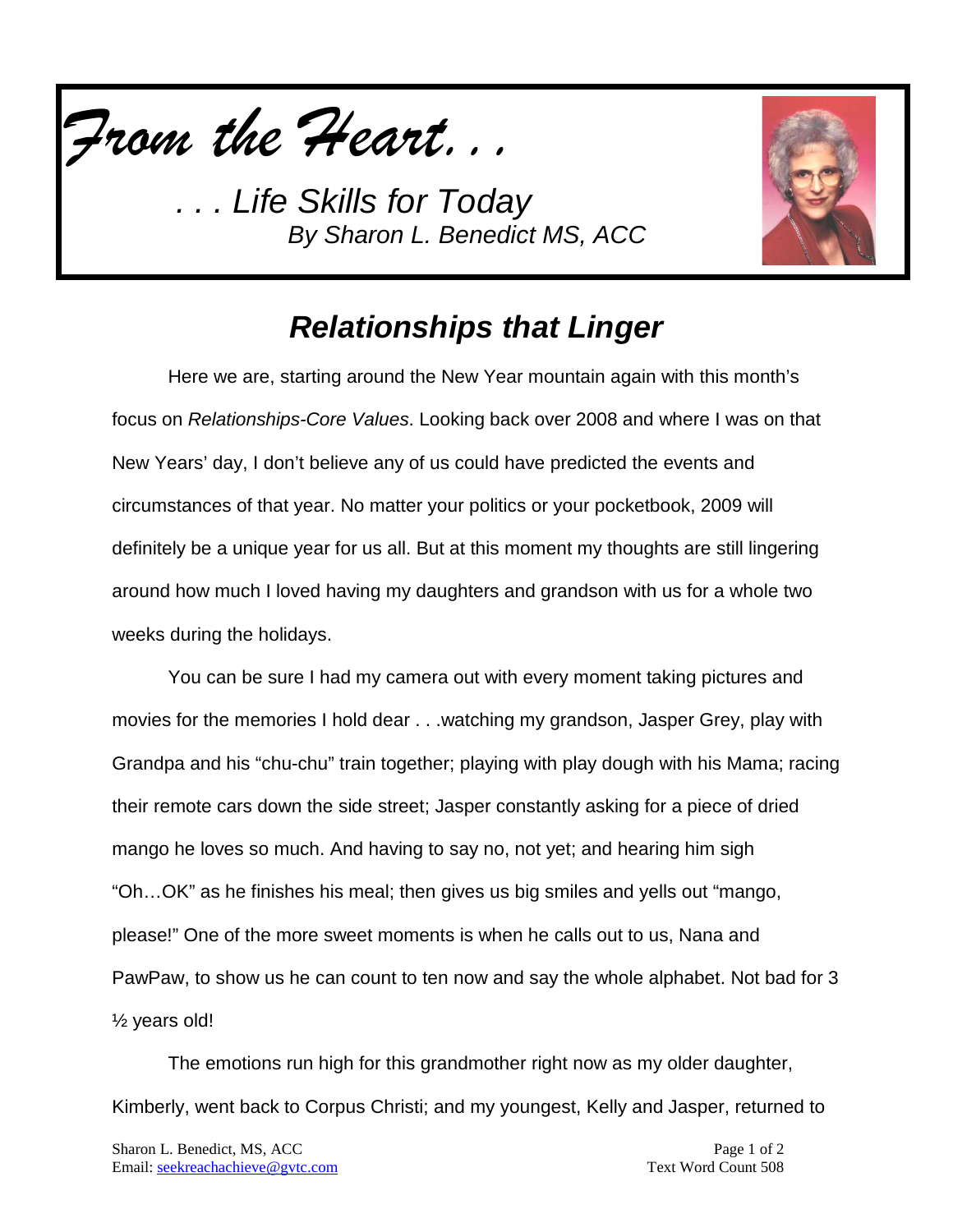California today. Oh, how I wish they all would stay nearby. Any other grandparents out there going through the same emotions as you say your goodbyes? I bet there are. I know our children must live their own lives and follow their own dreams. Yet, the goodbyes are so hard sometimes. And tears seem to flow so readily with each thought. So, I had better not linger here too long or your newspaper will be drenched with wistful tears!

I'm sure I will get back in the swing of things shortly. With my type of personality I will undoubtedly be fast putting the Christmas decorations away as my husband soothes my lonely heart with hugs and mealtime cuisines he whips up so lovingly. He too needs some special hugs. But, as for mealtime cuisines, I'll leave that to his very capable hands. I'm sure I'll find other creative ways to soothe his lonely heart too!

So, as you journey through this New Year, may you find special ways to cherish those relationships near and dear to your heart—all through the year. And no matter how far away your loves ones may be, keep in touch so they know your love, care, and prayers are always there for them. You never know, they may miss you so much sometime in the future, that one day they will call you up and say they are coming home to stay! Grandparents can always dream!

*Sharon L. Benedict, MS, ACC, is a certified life wellness coach-consultant, specializing in life skills, wellness, and creative arts development for individuals, businesses and organizations [\(www.harvestenterprises-sra.com\)](http://www.harvestenterprises-sra.com/).She welcomes your questions and comments and can be contacted at [seekreachachieve@gvtc.com.](mailto:seekreachachieve@gvtc.com)*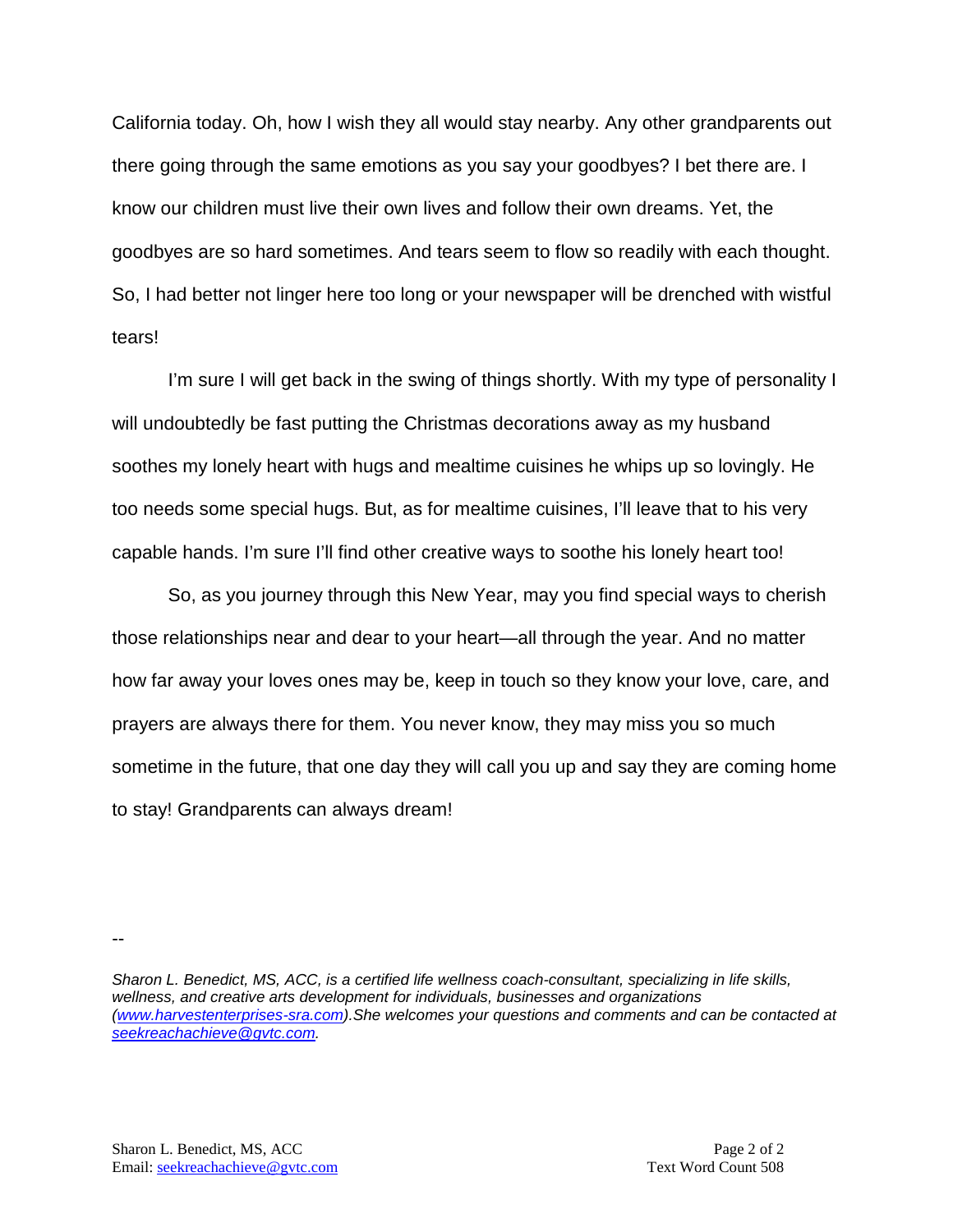

*. . . Life Skills for Today By Sharon L. Benedict MS, ACC*



# *Nice or Nosey Neighbor—which one are you?*

Do you know your neighbors? Is your relationship with them casual where you just say hello as you leave for work or return home in the evening? Or have you actually spent some time together, watched their house, and fed their dog for them when they were out of town? Have they even become close friends of the family?

For many of us, we sometimes keep our distance…knowing just enough so we feel somewhat safe in our neighborhood. There are those who choose to live in a gated community; yet, that gate doesn't necessarily make them totally safe more than any other neighborhood. Those for either personal preference or economic reasons live in a more risky part of town often times get to know their neighbors much more quickly—not only for their own safety sake but also wanting to help each other.

My husband and I have lived in many different neighbor environments—one of high density on a hillside neighboring an East Los Angeles state university. We have also lived in upscale acreage communities. Both have had their ups and downs. Although the risks seemed higher in east LA, we got to know some of the nicest singles and families with young children trying to better their lives while strapped financially. And in our upscale neighborhood, we also met many very special families. Yet, we also had a well-known drug dealer with three unfriendly pit bulls right across the street. Fortunately, the dealer was found out by the police and hauled him away leaving a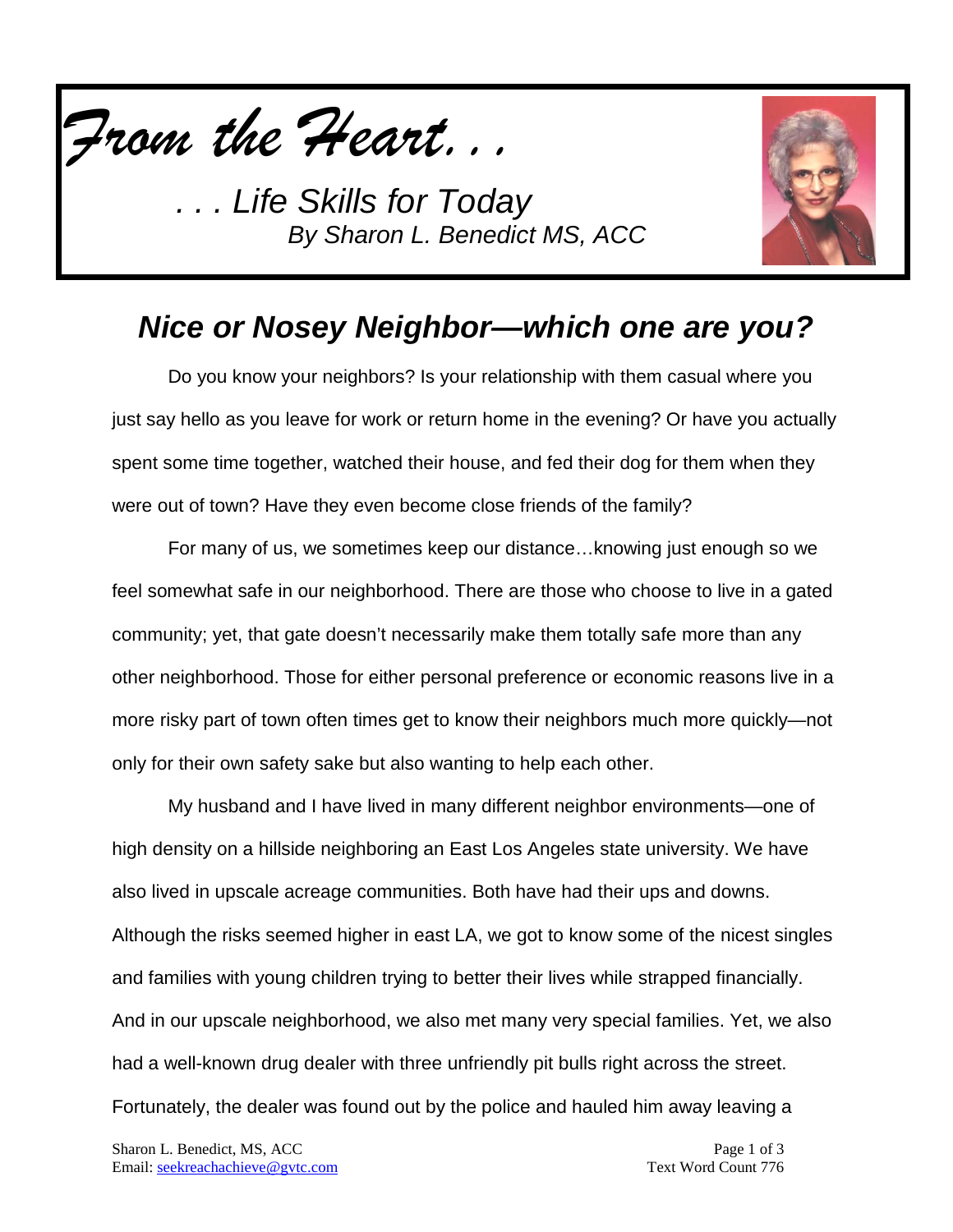4,000 sq. ft. house with attached office and pool in bad shape; and torn up by the dogs being confined inside a lot (unless they escaped occasionally). The animal control people eventually gathered them up.

Sometimes getting to know our neighbors and even becoming friends can be a delicate process, no matter your environs. There are neighbors who just as soon be anonymous to everyone (as a recluse would be or our drug dealer neighbor was) or are just too busy with their lives to connect past an occasional hello. Yet, learning the intricacies of neighborliness become valuable helps for building relationships and connecting to our own neighborhood and community.

Where do you start without becoming a nuisance and eventually being labeled a "nosey neighbor?" There is a definitely a balance between making sure you and your family are secure with your inquiries and becoming a congenial neighbor. Here are some starter tips I have learned over the years:

- 1. Give your love, heart, and time to your own family FIRST so you won't be known as the screaming family down the street! Your neighbors will definitely appreciate it.
- 2. When you first move into the neighborhood, introduce yourself and your family to your neighbors on each side and across the street.
- 3. Always offer your own basics when asking about theirs—married, single, children, job, hobbies, community interests, people you both know).
- 4. After you get to know each other a little and you feel comfortable with the connection, offer to watch their house or feed their animals when out of town. Give them your phone number and email, if appropriate for you; and that you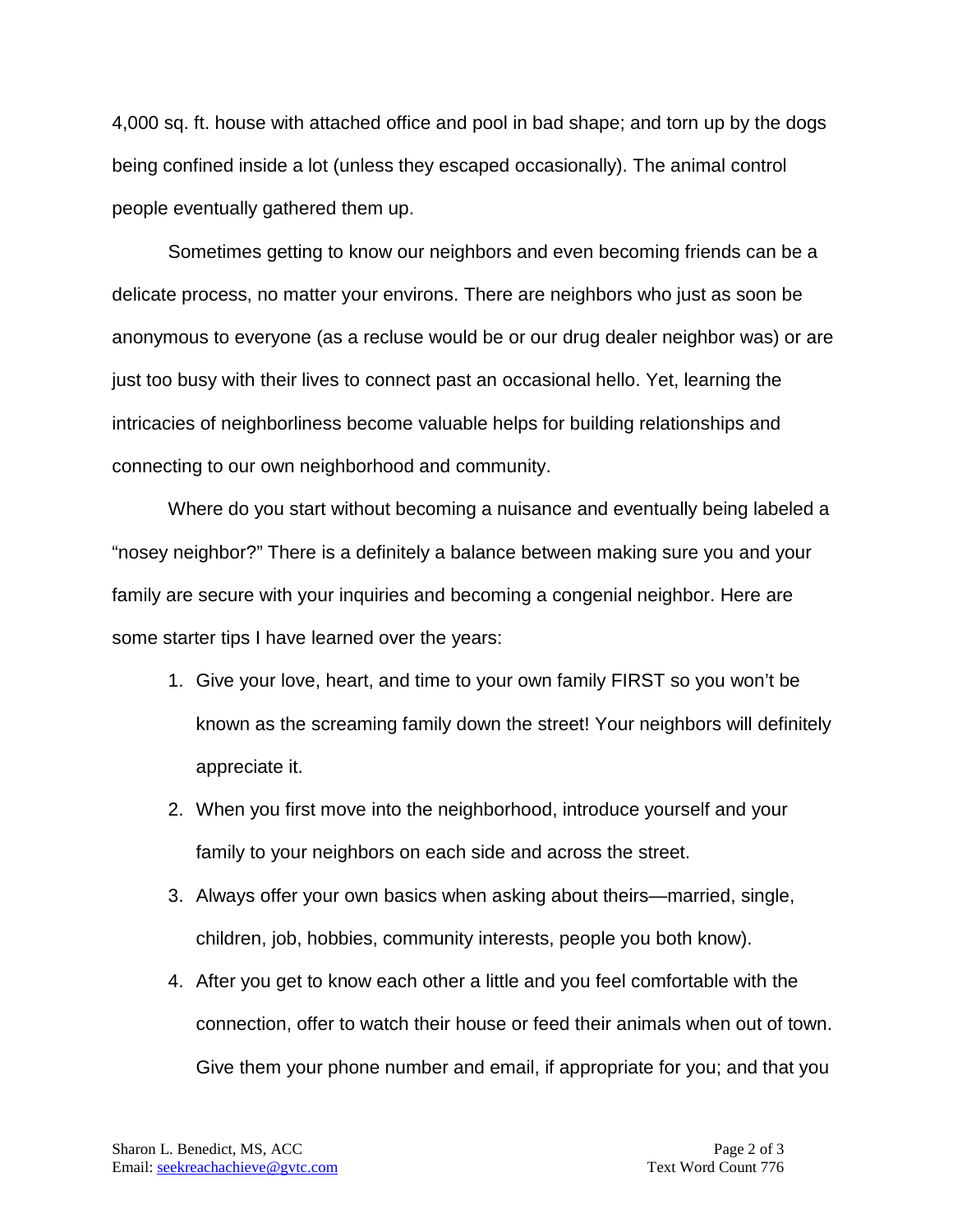will try to be available for family emergencies if they need some help. Being available for emergencies involves a degree of commitment on your part you need to be comfortable with. So, consider this carefully before offering. Your neighbor just might take you up on the offer. And, remember, we all have our own definition of "emergency." Yet, most neighbors are respectful of what those criteria are based on, related to the relationship ya'll have developed so far.

5. Very important! Respect your neighbor's privacy. Give your neighbor time to reach out to you. Don't be pushy and on their doorstep every day or even every week. Be sensitive to opportunities they present to you to serve and befriend your neighbor.

These are just a sample of helps that are just plain common sense, and some I've learned by the mistakes I have made with my neighbors. Next issue, I will cover some intricacies of relating to a nosey and even nasty neighbor—not just being nice but a good neighbor even if they are annoying. Keep in mind, your response to that neighbor often times is central to breaking the icy glares or fiery fights that seem to routinely show up.

Until next time, watch for opportunities to be one of those "special" neighbors everyone wants next door.

*Sharon L. Benedict, MS, ACC, is a certified life wellness coach-consultant, specializing in life skills, wellness, and creative arts development for individuals, businesses and organizations [\(www.harvestenterprises-sra.com\)](http://www.harvestenterprises-sra.com/).She welcomes your questions and comments and can be contacted at [seekreachachieve@gvtc.com.](mailto:seekreachachieve@gvtc.com)*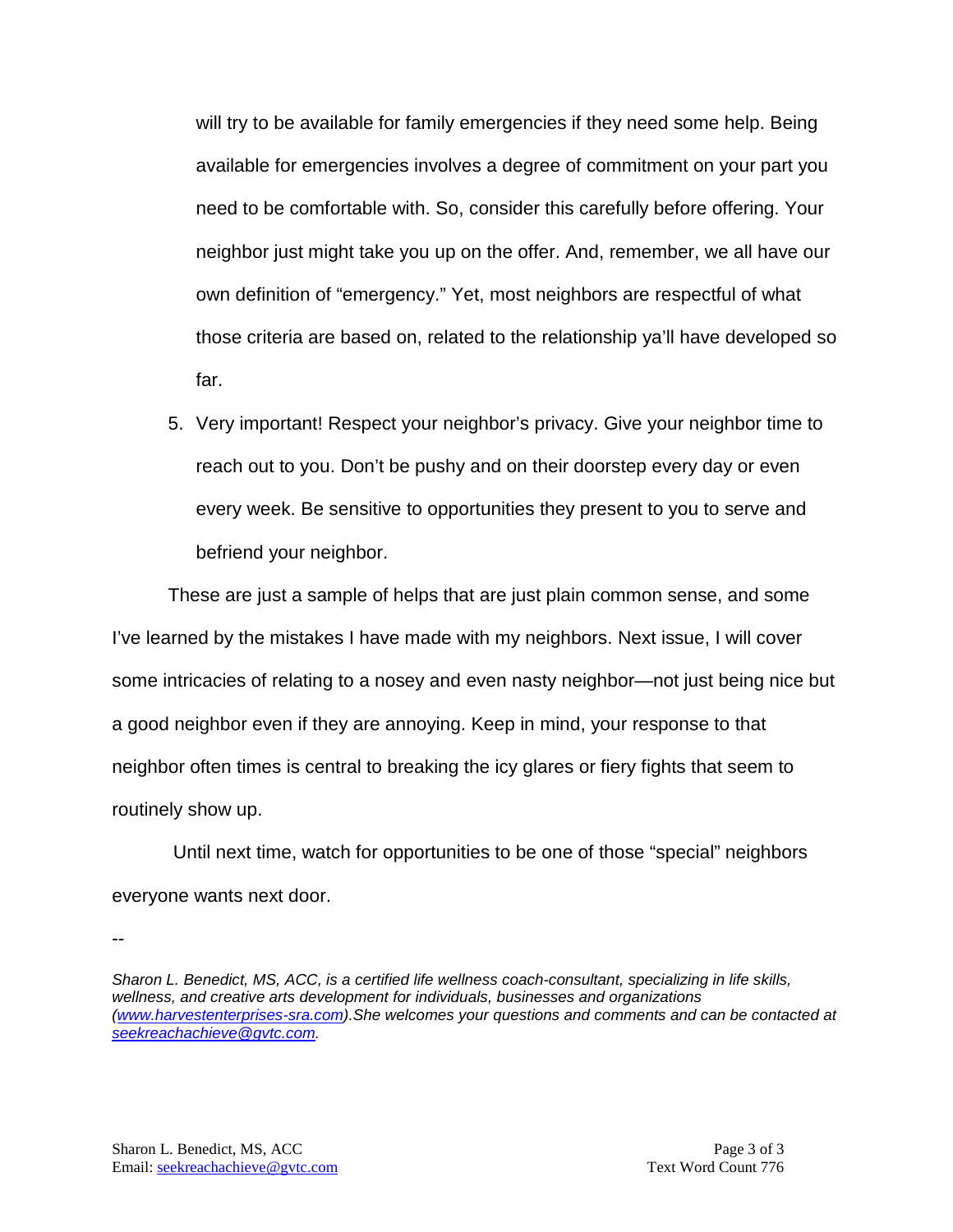

*. . . Life Skills for Today By Sharon L. Benedict MS, ACC*



### *Warming up to Nosey & even Nasty Neighbors*

Whenever you have a run in with a neighbor nearby or down the street, what is your first typical response? Most of the time, we just shrug it off, labeling that neighbor nosey, a nuisance, or even nasty. We do our best to avoid that neighbor by leaving for work earlier or later than they do, or just avoiding eye contact as we drive away. We may even call another neighbor to vent about the nasty one and wish they would move out of the neighborhood and relieve us all of their unfriendly presence.

Yet, there may be a better way to respond to someone we really don't know very well. Every family has their rough times and moments. And there just may be some inconvenient but not unsafe issues best left alone to accept and chill out about. Can you think of any that fit this category? I know one—lawn not mowed for months, or even occasionally a barking dog.

I'm sure there are many more we could think of very quickly that would tempt us to label our neighbor nosey, a nuisance, or nasty. Yet, there are some intricacies of relating to a nosey and even nasty one. It is possible to avoid becoming one because of "those neighbors." You can actually not only be a nice neighbor but considered by all to be a good one, no matter how annoying the people over the fence might be.

Believe it or not, your response to that neighbor often times is central to breaking the icy glares or fiery fights that seem to routinely show up. Attitude is everything! I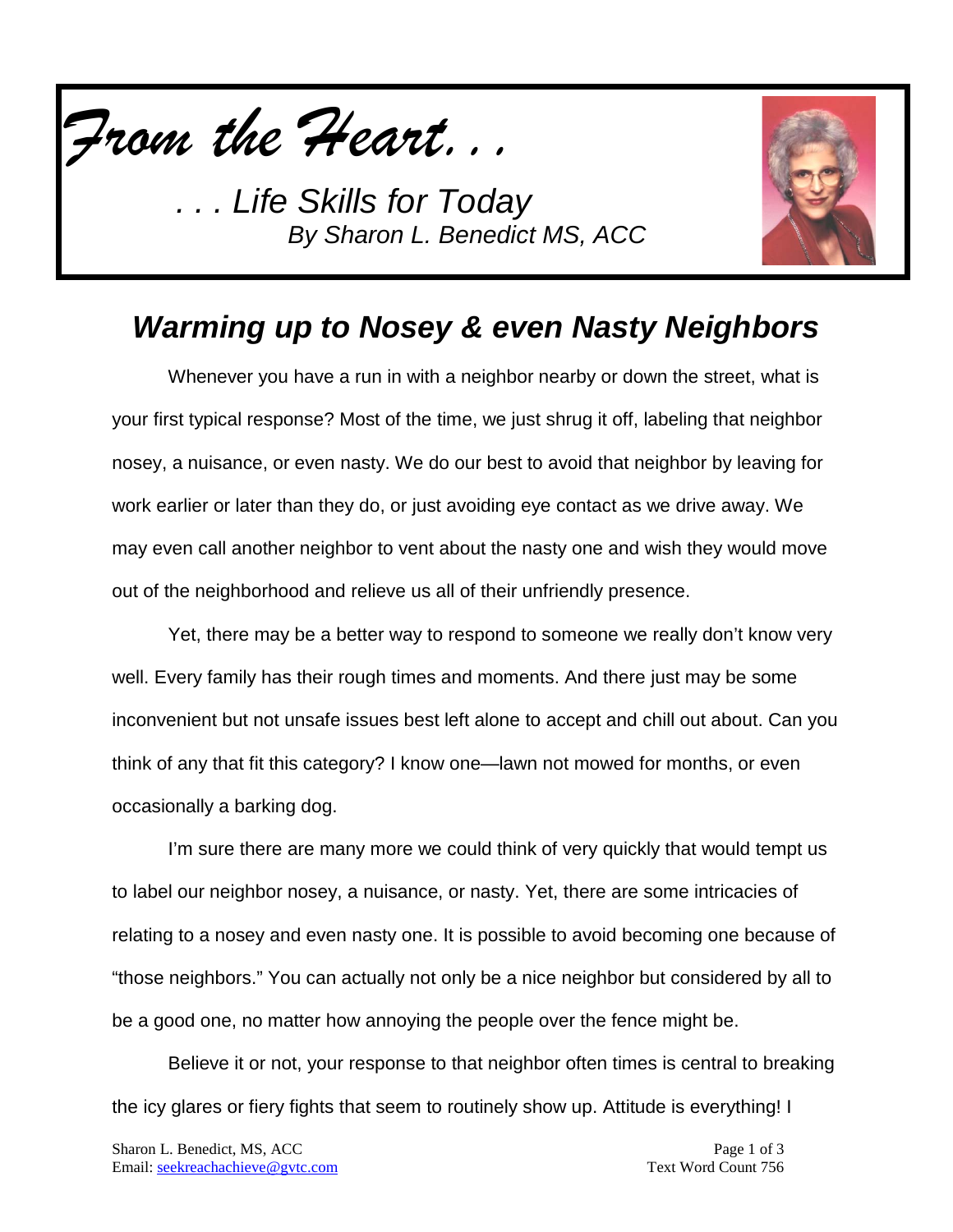know, you are probably thinking, "Sharon, you don't know MY neighbor!" In spite of the fact that there may be a line your neighbor crosses that impact more than your side of the fence, let's offer some more positive thoughts about those somewhat less annoying lifestyle habits of your neighbor. Here are some tips offered in [www.ehow.com](http://www.ehow.com/) I found very practical:

Step 1: Be good to your neighbor even if they are annoying.

Step 2: Do not focus on the negative side of your neighbor's life. Treat them as your family by simply recognizing their presence.

Step 3: Be patient all the times. Being a good neighbor takes a lot of patience to accept their actions. It can be very intimidating to hear loud noise or voices from them but be considerate to them.

Step 4: Remember that we are all human and make mistakes. Be considerate to others and be patient.

Step 5: Do not just focus your attention on your annoying neighbor. Ask yourself what you can do to make your mind at peace with the situation.

Real estate expert, Barbara Corcoran, offers us some practical advice from her 2007 MSNBC news article on *How to handle bad neighbors*, she believes are failsafe strategies:

- 1. Call ahead and pick a time to talk.
- 2. Meet on the sidewalk or on the property line.
- 3. Don't accuse; let them know how the problem bothers you and suggest ways to solve it together.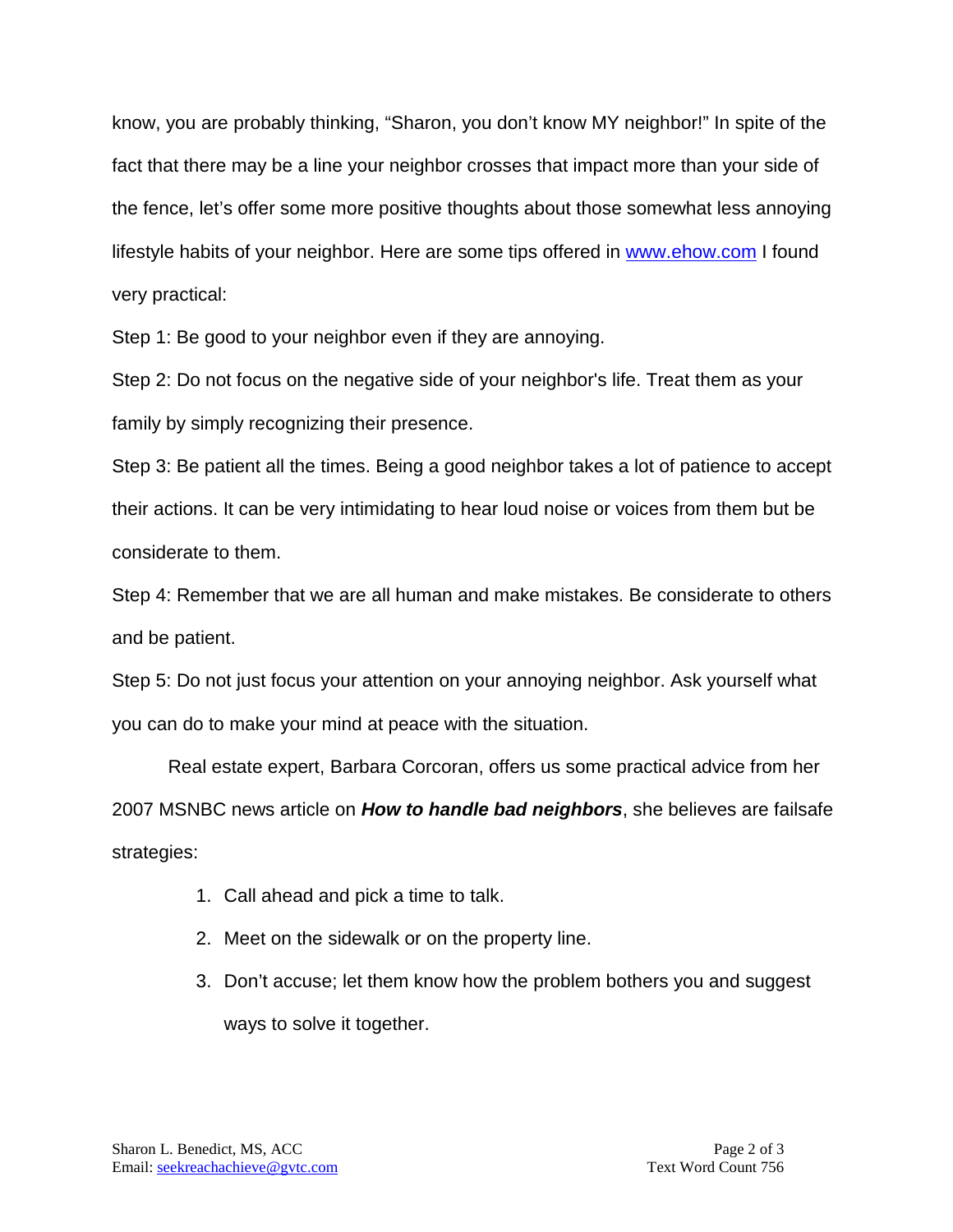- 4. If that doesn't work, check out local noise and disturbance ordinances and write a personal letter. Offer a solution.
- 5. Consult your condo or block association. Ask them to send a standard letter citing the ordinance or by-law. A condominium association's right of first refusal is a little-known clause that can be used to buy your neighbor out.
- 6. Should that fail, call your local precinct. Keep a record of your complaint.
- 7. Call in an expert mediator. (To find a mediator, check with your local courthouse, police precinct, or bar association).
- 8. As a last resort, file a complaint in court.
- 9. For the property line fanatic, walk the property line together to determine what belongs to whom; consider having the property surveyed to nip the problem in the bud.

I would add one thing to these tips. Somewhere around #4-5, if the problem is impacting other neighbors, ask if one other neighbor could go with you to talk with the other neighbor. It's important to not gang up on the neighbor you are about to approach. Both of you should behave respectfully at all times trying to reach a shared solution.

Next time, the focus will be on making sure your family, especially your kids, know your neighbors and, hopefully, feel safe with them.

*Sharon L. Benedict, MS, ACC, is a certified life wellness coach-consultant, specializing in life skills, wellness, and creative arts development for individuals, businesses and organizations [\(www.harvestenterprises-sra.com\)](http://www.harvestenterprises-sra.com/).She welcomes your questions and comments and can be contacted at [seekreachachieve@gvtc.com.](mailto:seekreachachieve@gvtc.com)*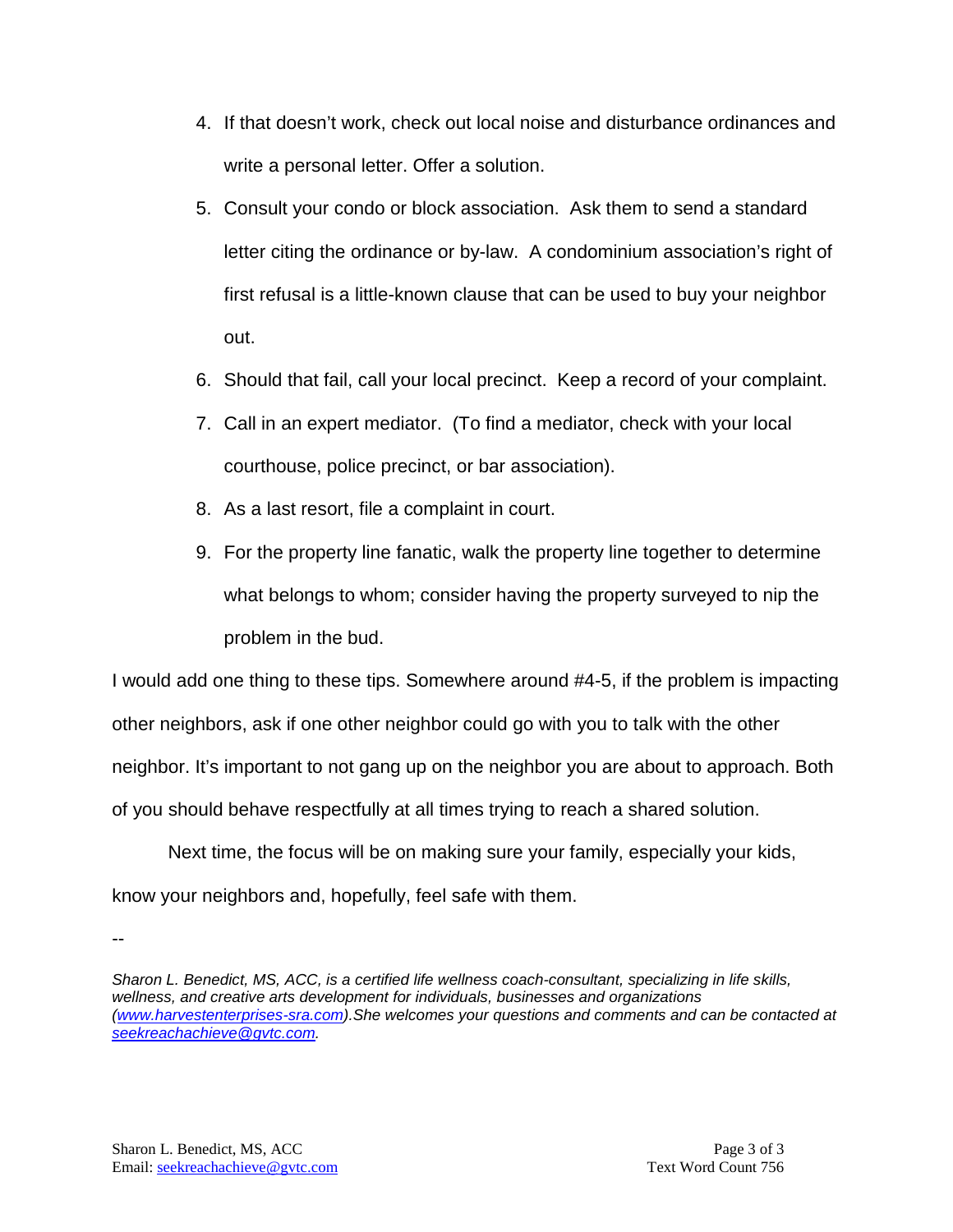

*Life Skills for Today By Sharon L. Benedict MS, ACC*



## *Your Kids & Your Neighbors*

We all know we can't keep our kids safe 100% of the time. Yet, we can make our homes safer from mishaps and dangers by getting to know our neighbors. There is an ancient Hebrew verse that says, "Do not devise evil against your neighbor, for he dwells by you for safety's sake." Another version of this verse is, "Do not contrive or dig up or cultivate evil against your neighbor, who dwells trustingly and confidently beside you."

So, the first step is to be a good neighbor yourself. And keep in mind this gem from another Hebrew proverb, "Judge a man not by the words of his mother, but from the comments of his neighbors." Now that you have officially been deemed a good neighbor, that means you are already on your way to getting to know your neighbors next door. Once you feel it's time & appropriate, bring your kids along to visit with the neighbor in your presence. Then afterwards ask your kids their impressions.

Throughout your children's growing up years, one of the most important things you can offer them is age-appropriate words of wisdom and ground rules for their own safety with neighbors and strangers. Here are just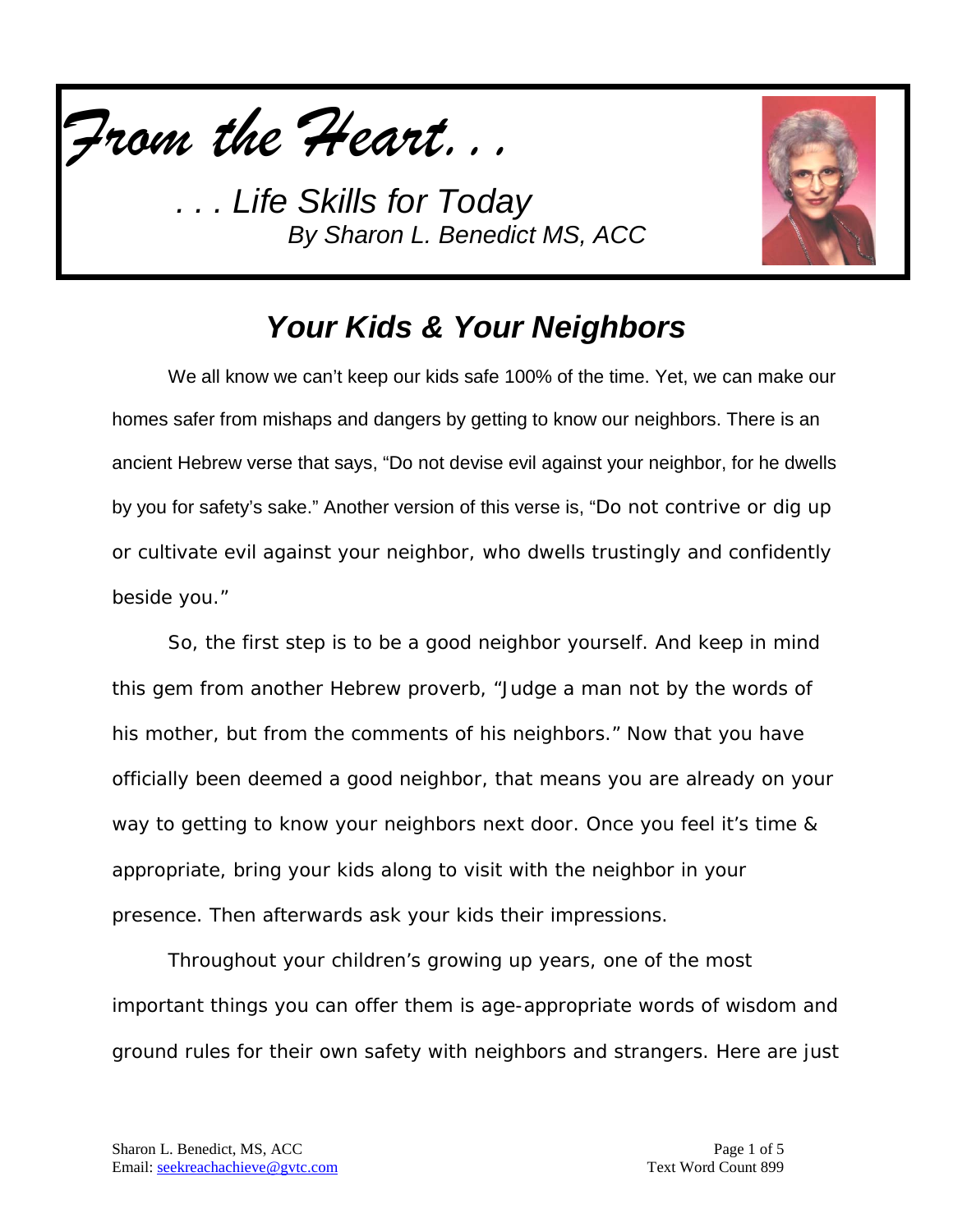a few. Be sure to visit Kids U.S. government portal, [http://www.kids.gov/,](http://www.kids.gov/) and KidsHealth for more, [www.kidshealth.org.](http://www.kidshealth.org/)

- $\triangleright$  Never accept candy or gifts from a stranger.
- $\triangleright$  Never go anywhere with a stranger, even if it sounds like fun.
- $\triangleright$  Run away and scream if someone follows them or tries to force them into a car.
- > Say no to anyone who tries to make them do something you've said is wrong or touch them in a way that makes them feel uncomfortable.
- Always tell you or another trusted adult if a stranger asks personal questions, exposes himself or herself, or otherwise makes them feel uneasy. Reassure kids that it's OK to tell you even if the person made them promise not to or threatened them in some way.
- $\triangleright$  Always ask permission from a parent to leave the house, yard, or play area or to go into someone's home.
- Make sure younger kids know their names, address, phone number including area code, and who to call in case of an emergency—plus review how to use 911 or a local emergency number.
- $\triangleright$  Point out the homes of friends around the neighborhood where your kids can go in case of trouble.

Having your kids gain this knowledge and neighborly connection is even more important for latchkey kids who come home on their own or even on the bus to an empty house.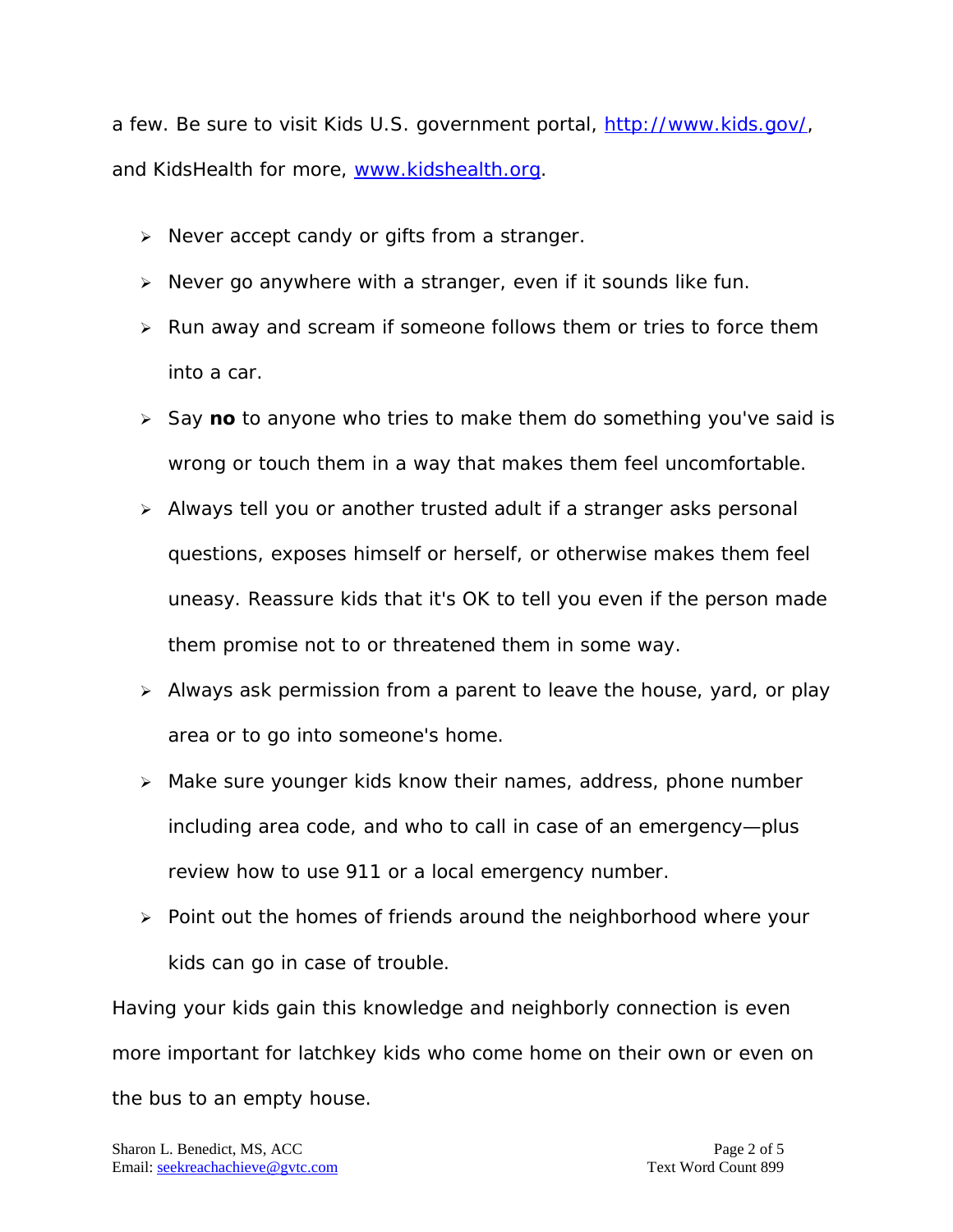Next issue, your kids' cyber relationship safety will be the focus. I leave you now with more words of wisdom to contemplate, with a laugh or two from around the world and ancient cultures

([http://www.inspirationfalls.com/neighbors-quotes/\)](http://www.inspirationfalls.com/neighbors-quotes/) –

A bad neighbor is a misfortune, as much as a good one is a great blessing— Hesiod

A good neighbor is a fellow who smiles at you over the back fence, but doesn't climb over it—Arthur Baer

As man draws nearer to the stars, why should he not also draw nearer to his neighbor?—Lyndon B. Johnson

Borrow trouble for yourself, if that's your nature, but don't lend it to your

neighbors—Rudyard Kipling

Don't complain about the snow on your neighbor's roof when your own doorstep

is unclean—Confucius

Don't laugh when your neighbors oven is on fire—Lithuanian Proverb

Don't throw stones at your neighbors, if your own windows are glass—Benjamin

**Franklin** 

Fortune and misfortune are neighbors—German Proverb

Good fences make good neighbors—American Proverb

If you burn your neighbor's house down, it doesn't make your house look any

better—Lou Holtz

If you want to annoy your neighbors, tell the truth about them—Pietro Aretino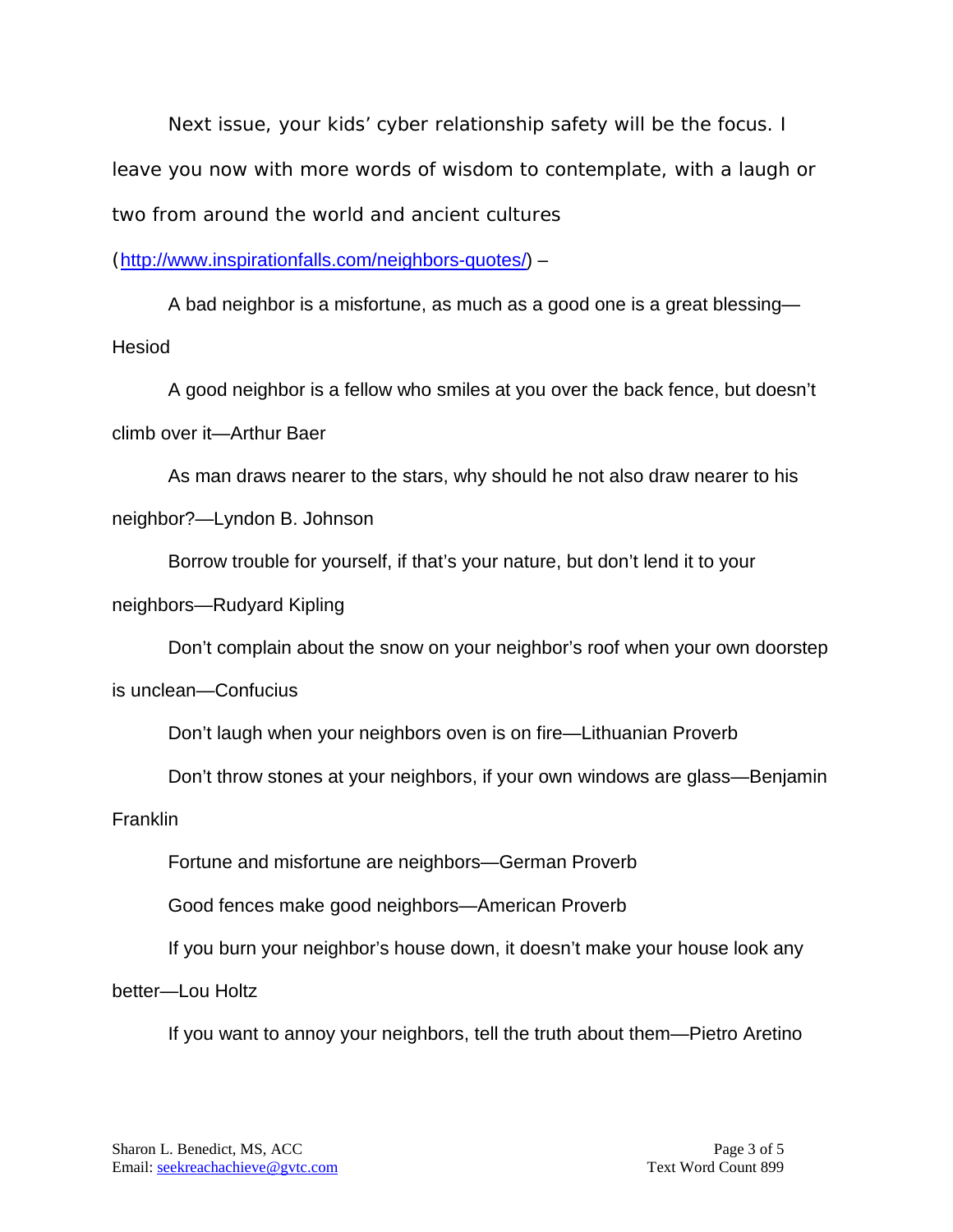It's better to pick a fight with your in-laws than with your neighbors—Indian Proverb

It's not necessary to blow out your neighbor's light to let your own shine—M.R. Dehaan

It never rains on your neighbors without you getting your feet wet—Chinese Proverb

Love is blind — but not the neighbors—Mexican Proverb

Love thy neighbor as thyself, but choose your neighborhood.—Louise Beal

Love your neighbors, but don't pull down the fence—Chinese Proverb

Mix with your neighbors, and you learn what's doing in your own house—Yiddish

#### Proverb

No man can worship God or love his neighbor on an empty stomach—Woodrow Wilson

No one is rich enough to do without a neighbor—Danish Proverb

Nothing makes you more tolerant of a neighbor's noisy party than being there—

### Franklin P Jones

Your own safety is at stake when your neighbor's house is in flames—Horace

Recession is when a neighbor loses his job. Depression is when you lose

### yours—Ronald Reagan

Regard your neighbor's gain as your own gain, and your neighbor's loss as your

### own loss—Tai Shang Kan Ying P'Ien

Serve your neighbors as you would be served yourself—Japanese Proverb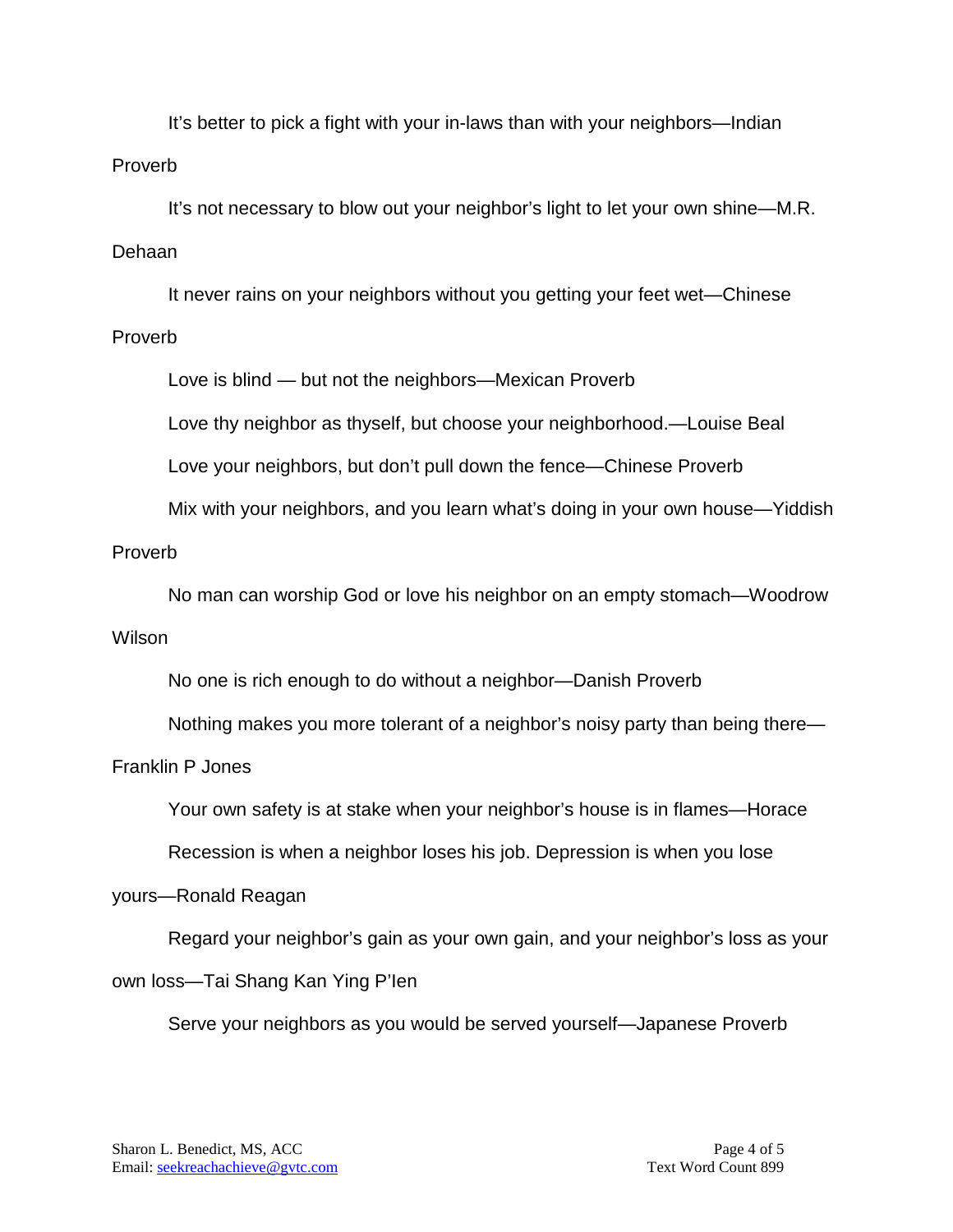Sweep first before your own door, before you sweep the doorsteps of your

neighbors—Swedish Proverb

The nicest woman is your own; the nicest harvest is your neighbors—Korean

Proverb

We make our friends; we make our enemies; but God makes our next door

neighbor—Gilbert Chesterton

--

*Sharon L. Benedict, MS, ACC, is a certified life wellness coach-consultant, specializing in life skills, wellness, and creative arts development for individuals, businesses and organizations [\(www.harvestenterprises-sra.com\)](http://www.harvestenterprises-sra.com/).She welcomes your questions and comments and can be contacted at [seekreachachieve@gvtc.com.](mailto:seekreachachieve@gvtc.com)*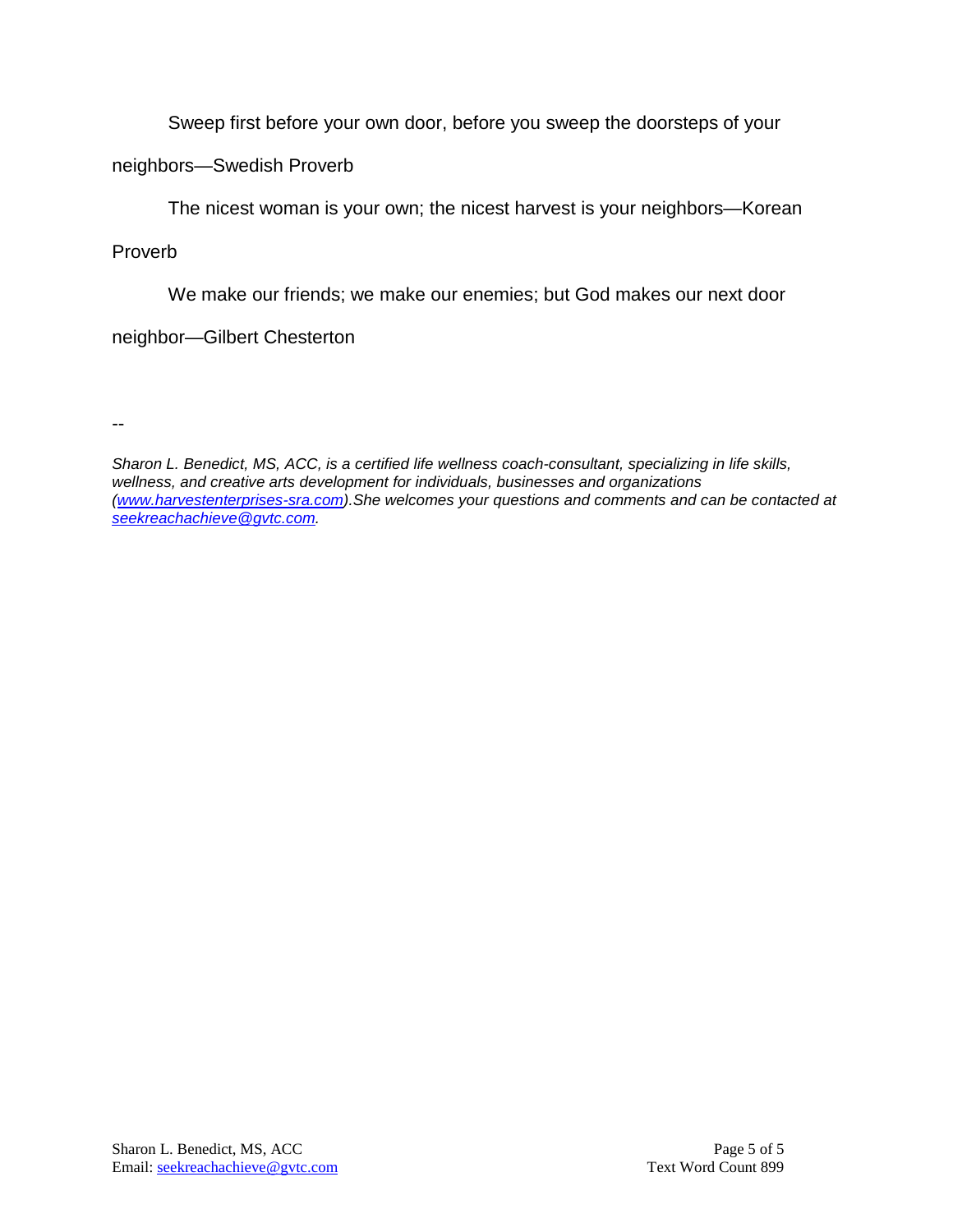

*Life Skills for Today By Sharon L. Benedict MS, ACC*



# *Your Kids & Cyber Relationships*

In our world today, the internet is THE way to communicate and connect. Except for a few pure traditionalists, we can't do without it. That's how we stay in touch with friends, find help with homework, and do every kind of research on the latest news or the next great place to visit.

Yet, the internet also tempts us with many ways to waste the precious time we have each day. It's also so easy to get into trouble with strangers and friends alike. Finding a balance for ourselves in cyberspace is one thing. Yet, as parents, our kids' cyber relationship safety has priority. How do we help our kids stay safe? Here is a sample of tips offered by KidsHealth, [www.kidshealth.org,](http://www.kidshealth.org/) as well as the government website, [www.kids.gov.](http://www.kids.gov/)

I encourage you to visit these websites to gain much needed advice on internet safety for your children. One of the most important things you can do is sit down with your kids at the computer and cruise through together those websites they frequent and talk about what you find there. Maintaining your composure and your secure relationship with your kids is paramount as you start to give them a list of do's and don't.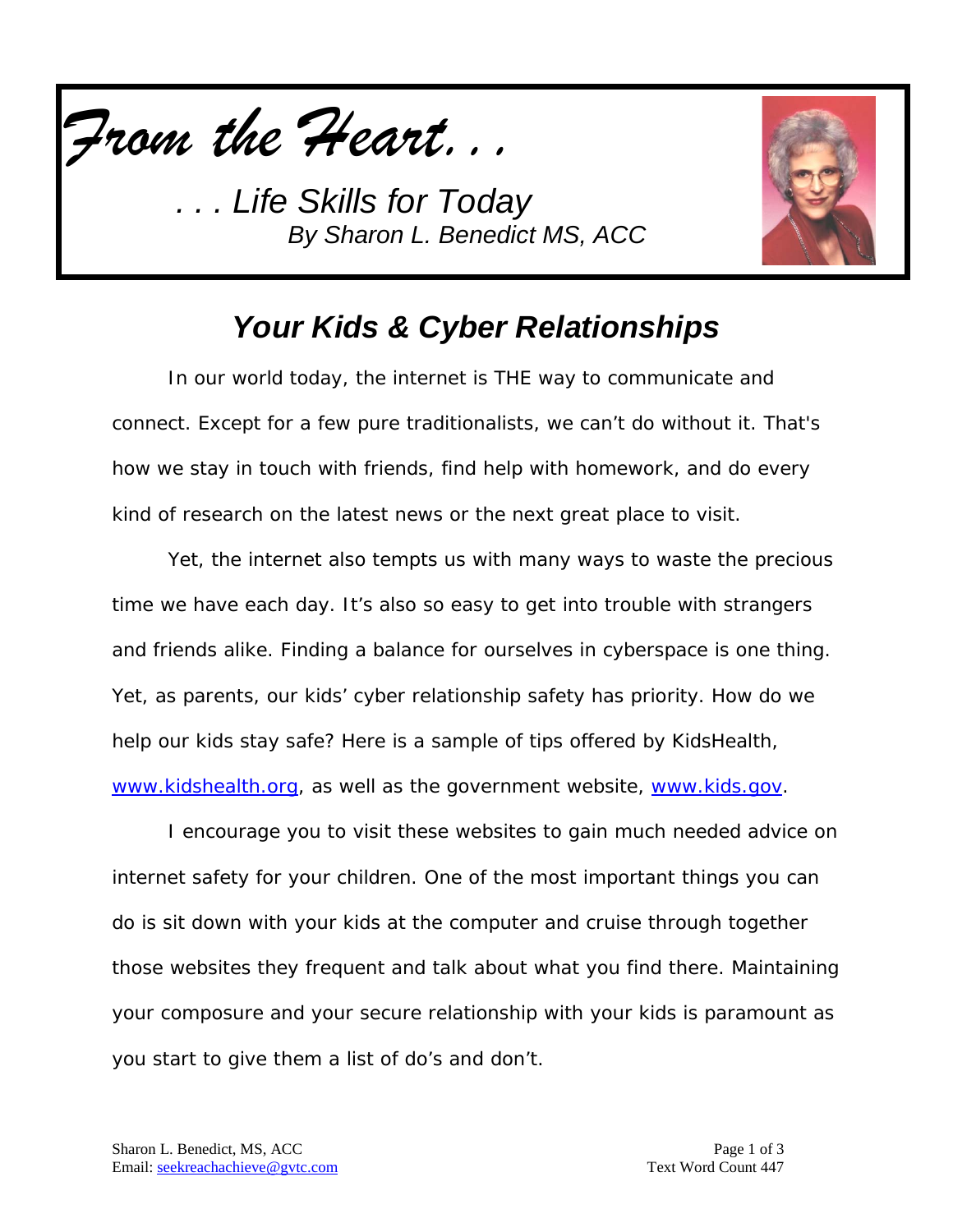- First Rule of Smart Surfing—Remain as anonymous as possible. Keep all private information private (i.e. full name, home address, phone number , Social Security number, passwords, names of family members, credit card numbers). Most credible people and companies will never ask for this type of information online.
- Think carefully before you create an email address or screen name. Web experts recommend that you use a combination of letters and numbers in both — and that you don't identify whether you're male or female.
- In chat rooms, use a nickname that's different from your screen name.
- Keep online friendships in the virtual world. Meeting online friends face to face carries more risks than other types of friendships (too easy to pretend they are someone else).
- Cyberbullying—refers to cruel or bullying messages sent to you online from former friends and strangers. They can be irritating and, in some cases, even frightening. Best to ignore them. If they persist, get help from parents or a trusted adult.
- Online Annoyances—hackers that add you to their spam lists. Use blockers to keep them out of your mailbox.

Learn much more about safe surfing, chatting, IM'ing, blogging, as well as protecting yourself from cybercrime by visiting the government website. Just put in "internet safety" in search. You will be glad you did.